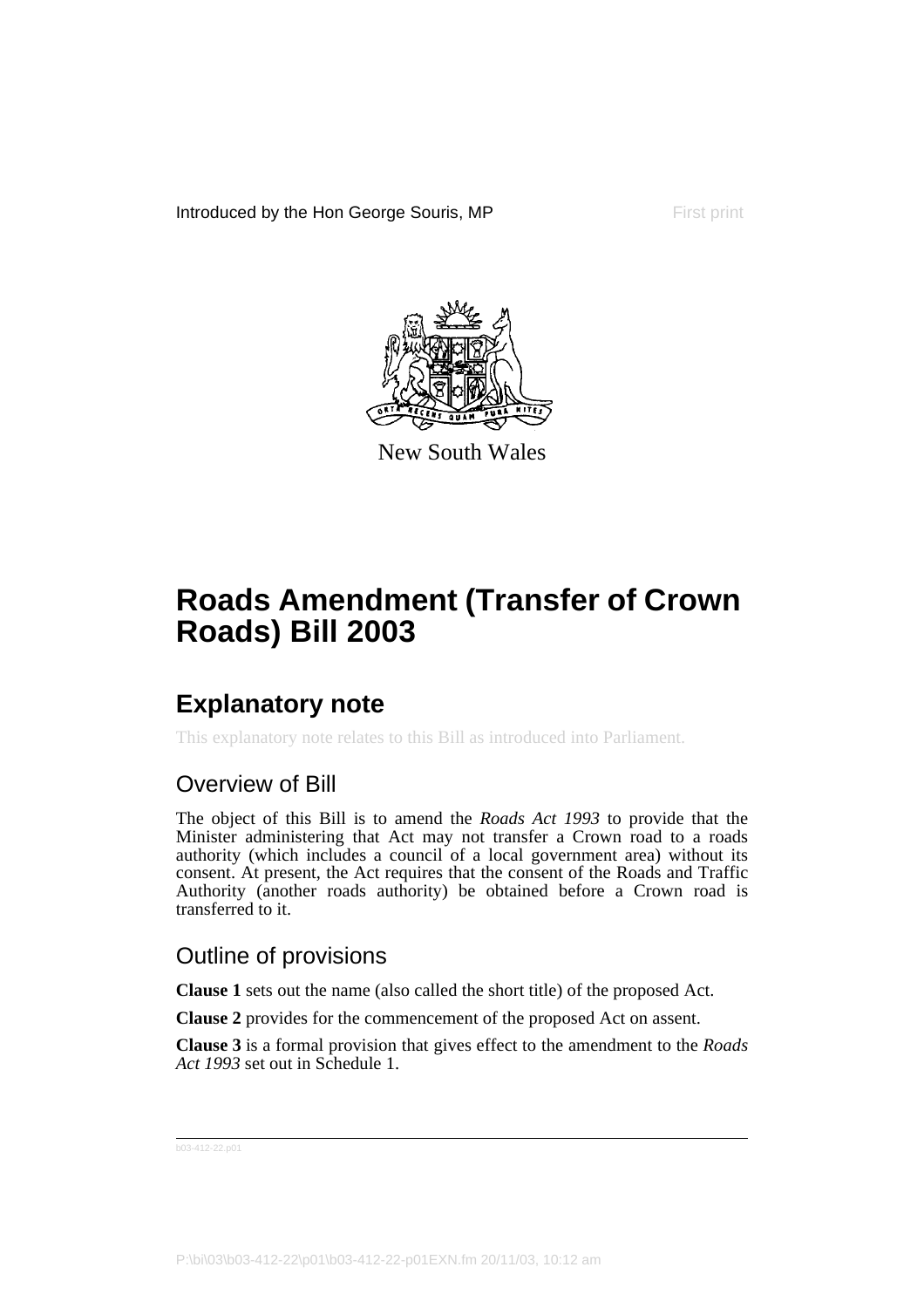Roads Amendment (Transfer of Crown Roads) Bill 2003

Explanatory note

#### **Schedule 1 Amendment of Roads Act 1993**

Schedule 1 makes the amendment to the *Roads Act 1993* referred to above.

Explanatory note page 2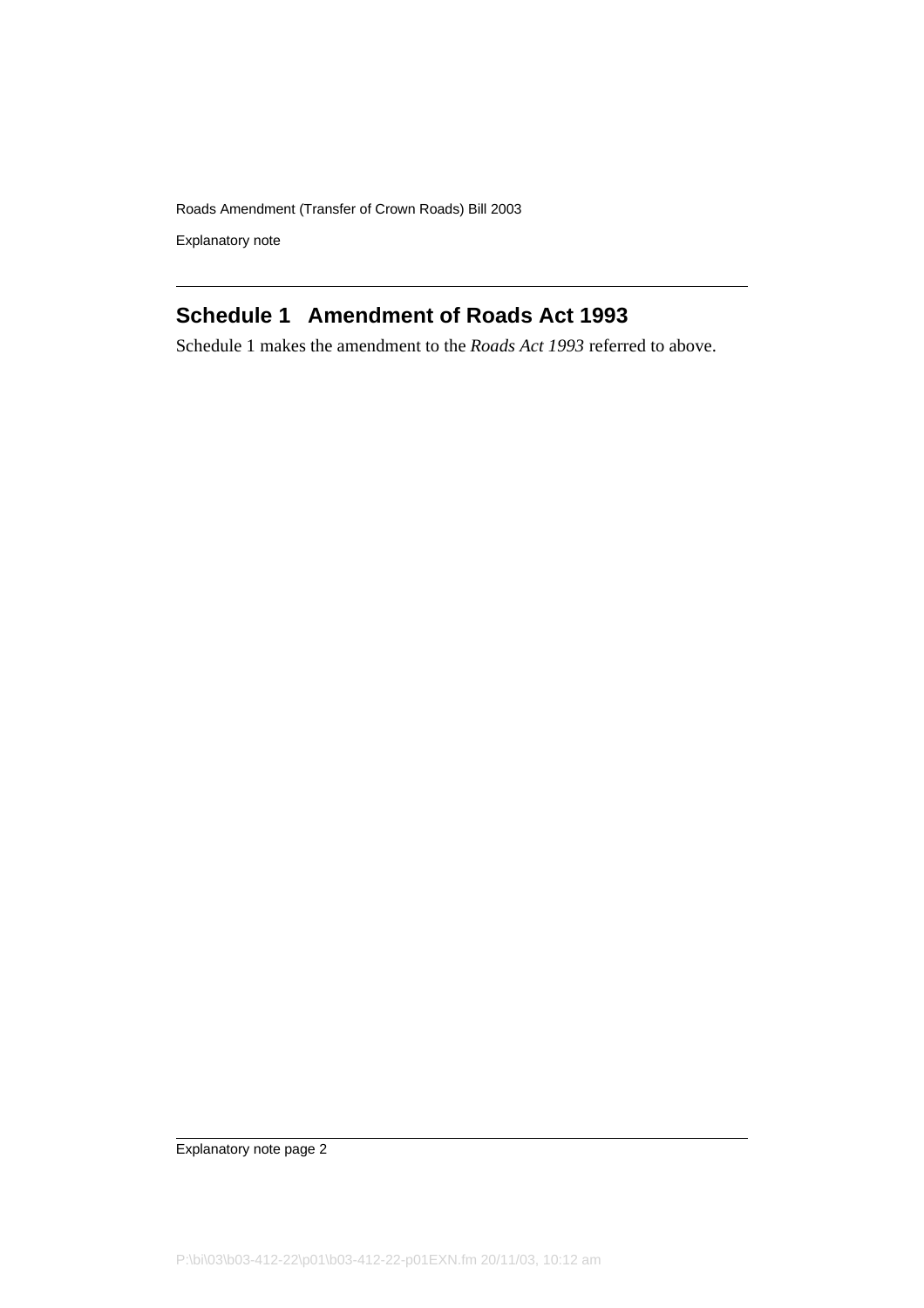Introduced by the Hon George Souris, MP First print



New South Wales

## **Roads Amendment (Transfer of Crown Roads) Bill 2003**

## **Contents**

|    |                                        | Page |
|----|----------------------------------------|------|
| 1. | Name of Act                            |      |
| 2. | Commencement                           |      |
| 3  | Amendment of Roads Act 1993 No 33      |      |
|    | Schedule 1 Amendment of Roads Act 1993 |      |

b03-412-22.p01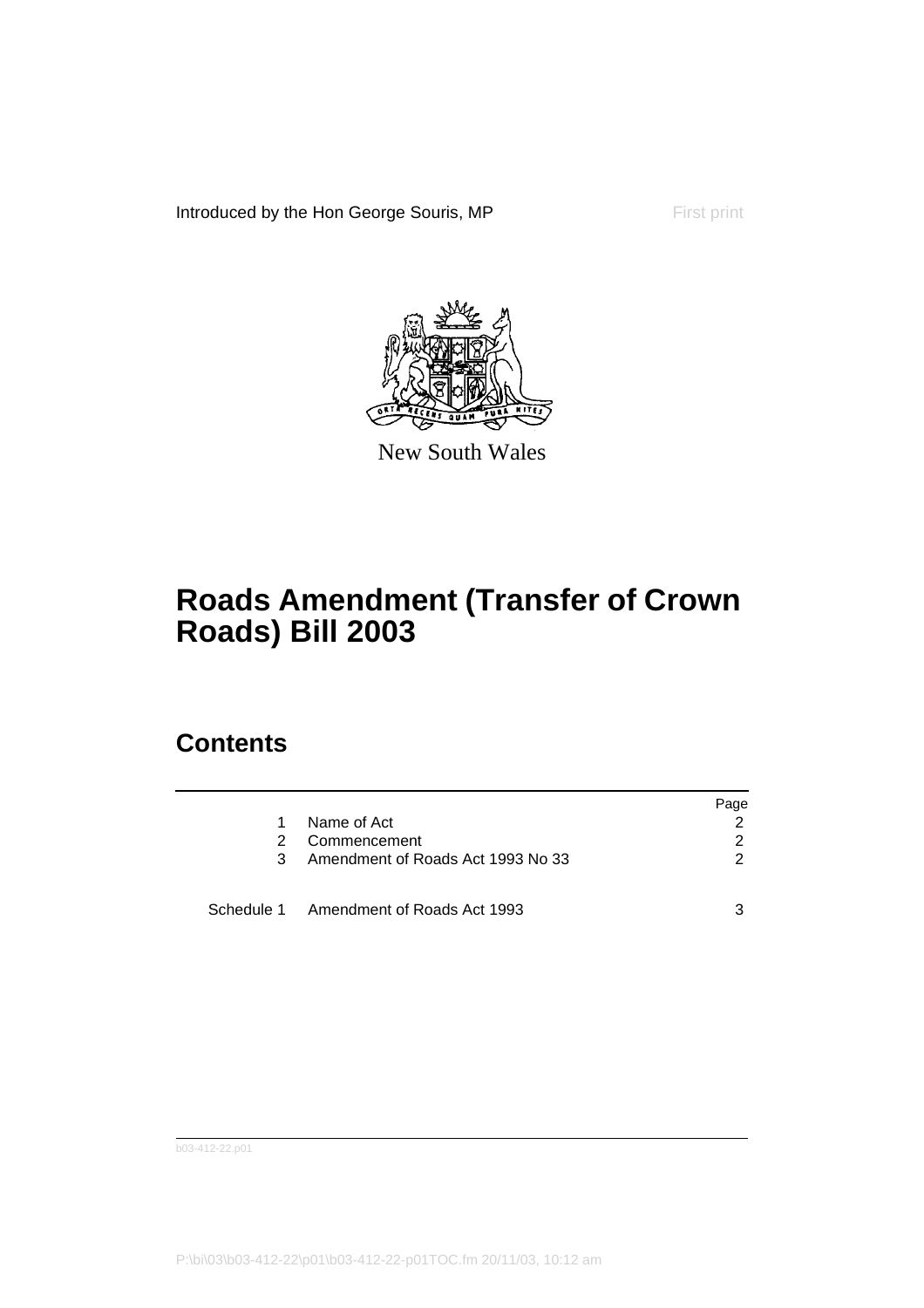#### Roads Amendment (Transfer of Crown Roads) Bill 2003

**Contents** 

Page

Contents page 2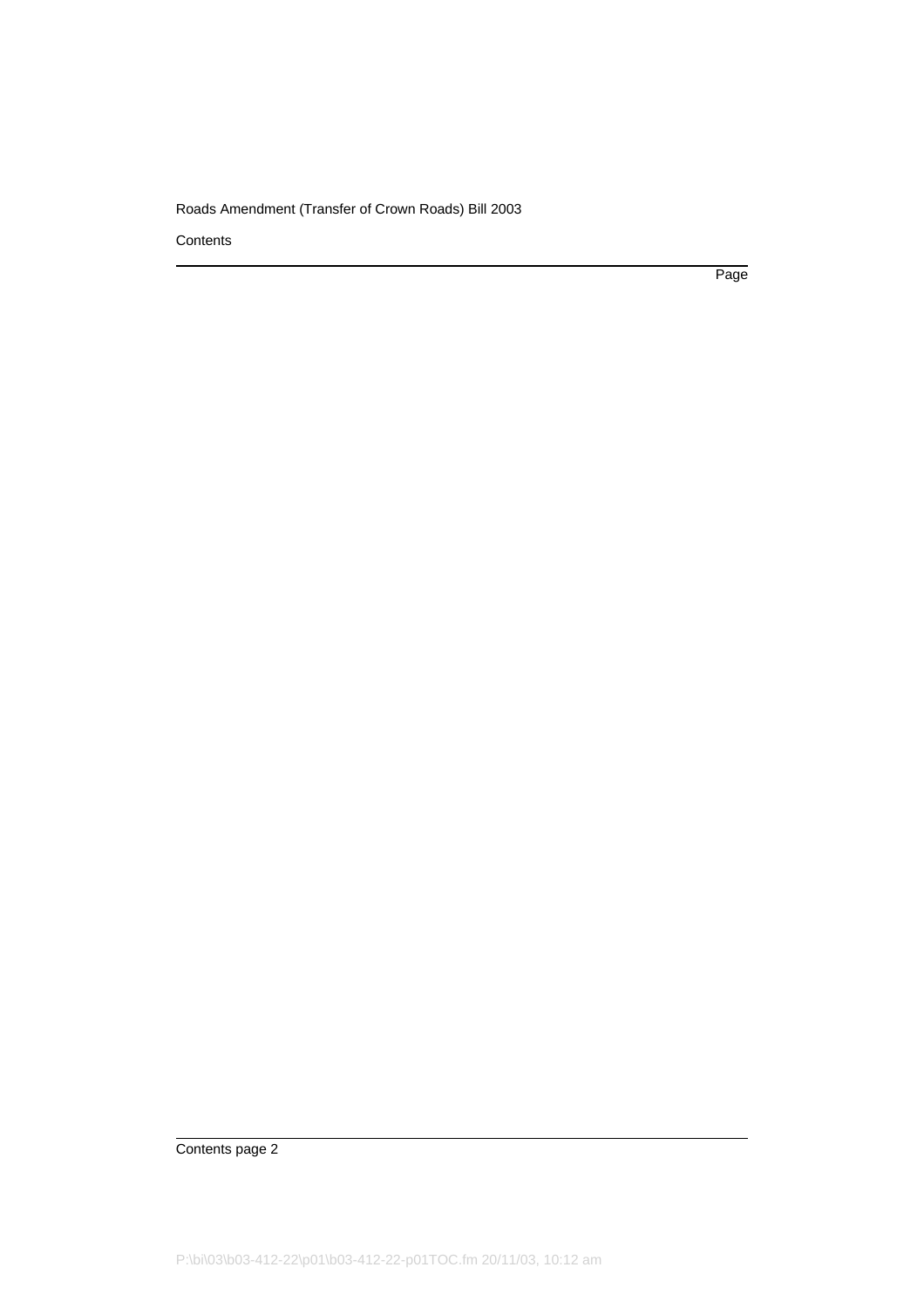

New South Wales

# **Roads Amendment (Transfer of Crown Roads) Bill 2003**

No , 2003

#### **A Bill for**

An Act to amend the *Roads Act 1993* to prohibit the transfer of a Crown road to a roads authority without its consent.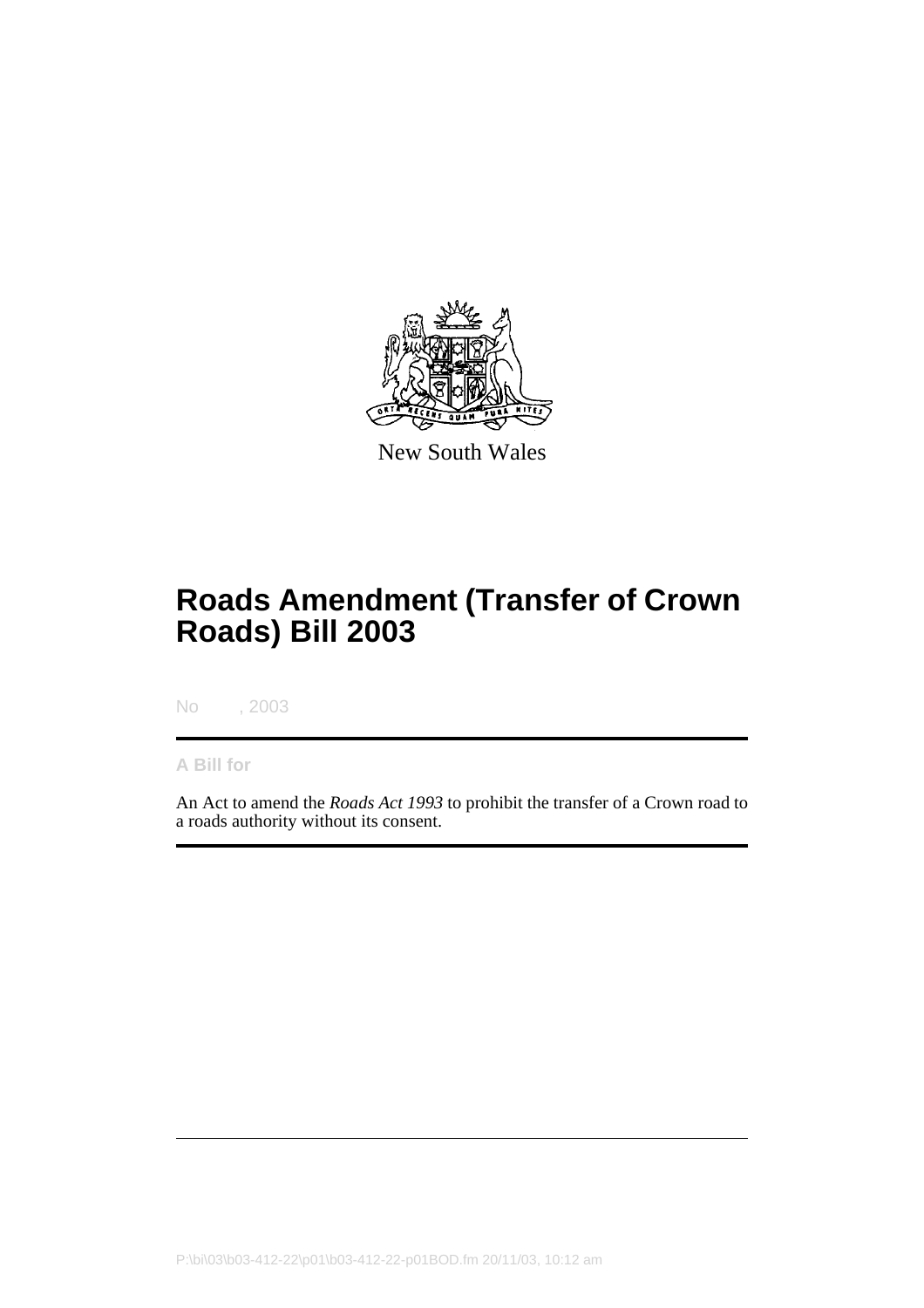<span id="page-5-2"></span><span id="page-5-1"></span><span id="page-5-0"></span>

|   | The Legislature of New South Wales enacts:                                | 1                   |
|---|---------------------------------------------------------------------------|---------------------|
|   | Name of Act                                                               | 2                   |
|   | This Act is the Roads Amendment (Transfer of Crown Roads)<br>Act $2003$ . | 3<br>$\overline{a}$ |
|   | <b>Commencement</b>                                                       | 5                   |
|   | This Act commences on the date of assent.                                 | 6                   |
| 3 | Amendment of Roads Act 1993 No 33                                         | $\overline{7}$      |
|   | The <i>Roads Act 1993</i> is amended as set out in Schedule 1.            | 8                   |